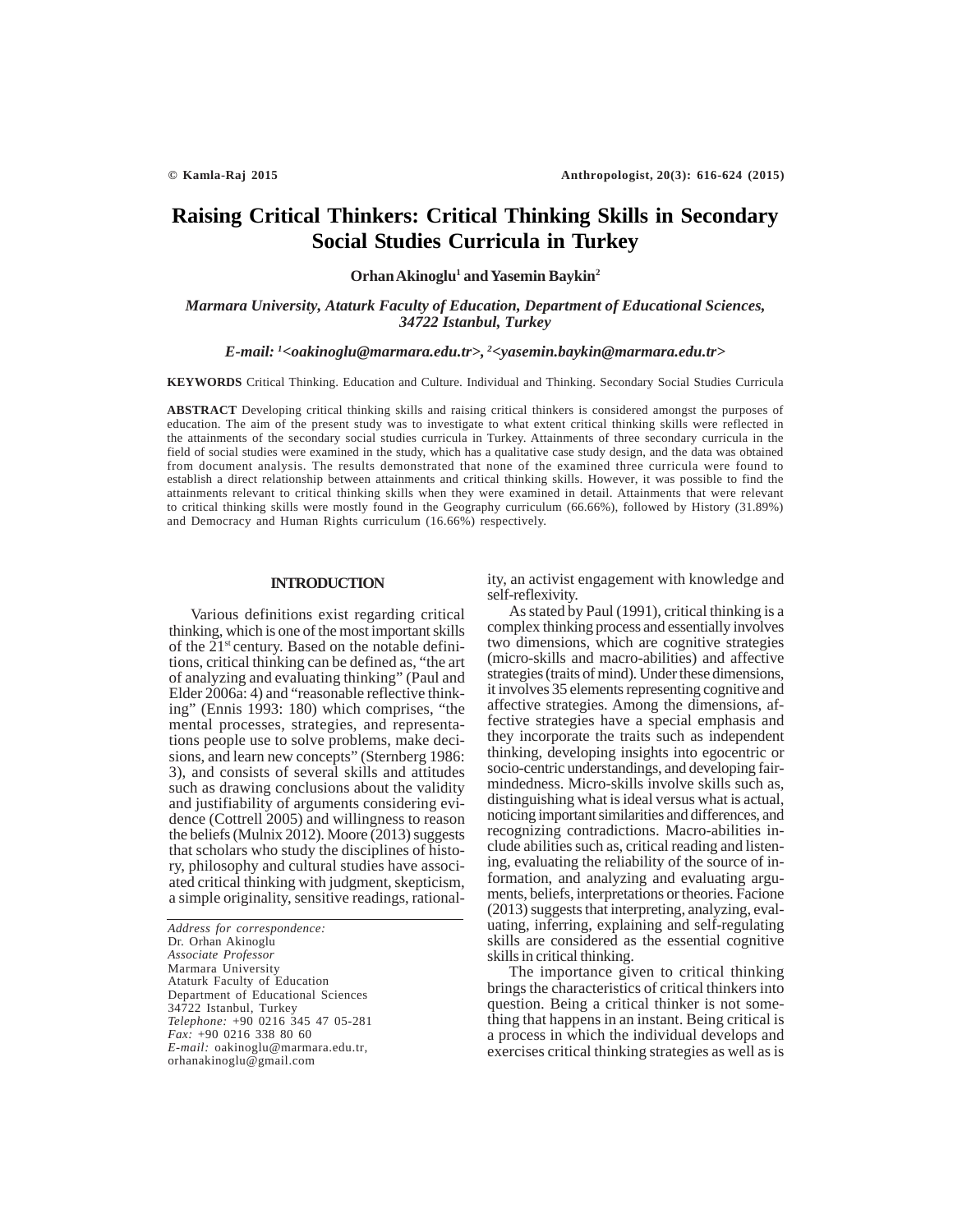aware of his own ways of learning and thinking (Leicester 2010).A good critical thinker is an individual who is inquisitive, open-minded, flexible, fair-minded in evaluation, aware of personal biases, reliant on reasoning, cautious in making judgments, eager to seeking information and reasonable in selecting criteria (Facione 1990), makes judgments about the sufficiency of the information, attempts to find out the invalid arguments (Bailin et al. 1999) and is able to put forward significant questions and problems and formulate them, gather information about the issue, and evaluate and interpret the information effectively (Paul and Elder 2006b).

Teaching critical thinking has attracted considerable attention, since critical thinking is regarded as the beneficial and essential response to solve the problems confronted in the society, deal with unexpected situations effectively, make important and difficult decisions, and develop an effective thinking process about several issues (Jeevanantham 2005; Burke et al. 2014; Hughes 2014; Piergiovanni 2014). Therefore, developing critical thinking skills is considered as an instructional objective at all levels of the K-12 curriculum and these skills are expected to be integrated in the instruction of all subject areas (Facione 1990). Several studies indicate that critical thinking can be promoted through engaging students in activities such as simulations, oral or visual presentations, reenactments, multiple text analysis (Savich 2009),debate, role playing, network communication, project-based activities (Yang and Chung 2009),maps (McCall 2011), argument mapping (Mulnix 2012), writing assignments, classroom discussions (Rickles et al. 2013),discussion groups (Jones 2014),group work, field work, problem solving, multimedia (Mgomezulu et al. 2014), the procedure including pre-writing, hands-on activity, reflection and rewriting (Piergiovanni 2014), stakeholder debate (Sziarto et al. 2014),debate competitions, brainstorming, discussion, scaffolding and collaborative learning (Othman et al. 2015).

The role of the teacher and the educational process is considerably important in raising critical thinkers. Ennis (1988) attributes the achievement of schools in critical thinking instruction to the teachers having an explicit and clear idea about critical thinking. Thompson (2011) states that teachers need to implement teacher-centered learning and learner-centered learning in a balanced way, focus on the process and adopt an understanding in analyzing the past, evaluating today and estimating the needs for the future so as to develop learners' critical thinking. Teachers are expected to be an intellectual mentor rather than being the source of information, and create a classroom environment in which discussions, decision-making, various analyses, freedom of asking questions and offering choices and alternatives are emphasized and considered important (Court 1991). In order to provide a supportive atmosphere for critical thinking, teachers are also expected to encourage, respect and value students' different viewpoints and questions (McCall 2011).

In Turkey, the secondary curricula underwent some adjustments in accordance with the constructivist approach after the primary curricula were reconstructed with respect to constructivism in 2004 (Akinoglu 2008). Consequently, basic skills, which are to be developed in the primary curricula, are also expected to develop in the secondary curricula. These common basic skills are determined by the Turkish Ministry of National Education (MoNE) as critical thinking, creative thinking, problem solving, researching and questioning, communicating, using information technologies, entrepreneurship and using Turkish accurately and effectively (MoNE 2007, 2011a,b).One of the important objectives of all curricula is to develop these skills, hence there is a need for curriculum evaluation studies indicating to what extent critical thinking skills are reflected in objectives, attainments, content, learning and teaching process, and assessment and evaluation aspects of the curriculum.

Critical thinking is a significant subject matter in social studies, which comprises a broad study area ranging from culture to environment, or from global affairs to society and individual. There are numerous studies about social studies and critical thinking skills (O'Reilly 1991; Sharma and Elbow 2000; Akinoglu and Saribayrakdar 2007; Akinoglu 2008; Alazzi 2008; Beyer 2008; Demirkaya 2008; Korkmaz and Karakus 2009; Savich 2009; Yang and Chung 2009; Peace 2010; Wolf et al. 2010; McCall 2011; Gainer 2012; Rickles et al. 2013; Burke et al. 2014; Mgomezulu et al. 2014; Sziarto et al. 2014). However, studies, which analyze and evaluate the curricula in terms of critical thinking skills, have not been found in literature. In the present study, attainments of three secondary curricula in the field of social studies are analyzed with regard to reflecting critical thinking skills.

The purpose of the present study is to determine the involvement level of critical thinking skills in the attainments of three secondary cur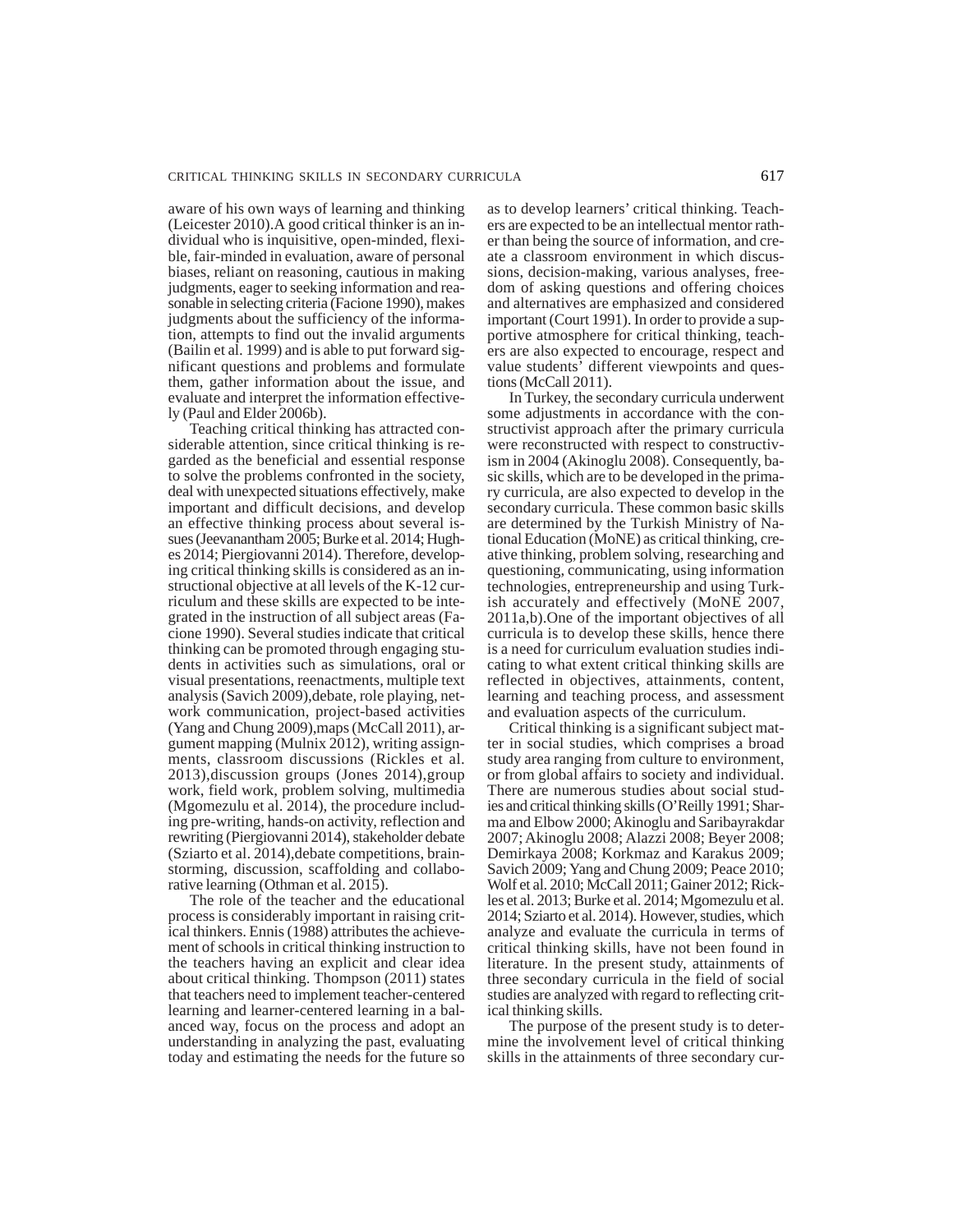ricula in the field of secondary social studies and present the attainments relevant to critical thinking skills. Within this scope, the following questions were sought for an answer:

- 1. To what extent are critical thinking skills reflected in the attainments in the secondary history, geography and democracy and human rights curricula?
- 2. What are the attainments relevant to critical thinking skills in the secondary history, geography and democracy and human rights curricula?

#### **METHODOLOGY**

### **Research Design**

This study was designed using the integrated multiple case study design, which is one of the qualitative research methods. In the integrated multiple case study design, more than one analysis unit (institutions, individuals, curricula) are considered individually in an integrated way and then compared with one another (Creswell 2012; Yildirim and Simsek 2013). In the present study, the attainments of three curricula, which are currently implemented in formal secondary schools in Turkey, were analyzed individually in terms of critical thinking skills in an integrated way. Then, circumstances of the three curricula in terms of the inclusion of critical thinking skills in the attainments were presented and they were compared with one another.

#### **Data Collection Tools**

Three secondary curricula, which are currently implemented in formal secondary schools in Turkey, were examined in the present study. They were categorized in the field of social studies and their subject area was coded as SS (Social Studies). Table 1 demonstrates the three examined secondary curricula in the field of social studies.

**Table 1: The secondary curricula which were examined in the study**

| Curriculum                                                     | Subject area |
|----------------------------------------------------------------|--------------|
| Secondary History Curriculum<br>$(9th-11th$ Grades)(2007-2011) |              |
| Secondary Geography Curriculum<br>$(9th-12th Grades)$ (2011)   | ∾            |
| Secondary Democracy and Human<br>Rights Curriculum (2013)      |              |

#### **Data Collection**

The data for the study was obtained through document analysis from the three secondary curricula, which were developed between 2007 and 2013 and are currently implemented in the formal secondary schools in Turkey. Document analysis comprises the analysis of written materials including information about the phenomenon or phenomena intended to be investigated (Creswell 2012; Yildirim and Simsek 2013). Since the only source of data in the study was the documents which were the three curricula, the following procedure was pursued: Firstly, all of the curricula were obtained from the official website of the Board of Education (BoE), which is the official unit of Turkish Ministry of National Education responsible for all the planning activities related to education and instruction, and for the preparation and development of all the primary and secondary curricula. Then, three curricula in the field of social studies were determined as History, Geography, and Democracy and Human Rights curricula in accordance with the purpose of the study.

### **Data Analysis**

A detailed analysis of the attainments, which were identified as the analysis unit in the three selected curricula was carried out in order to determine the inclusion level of critical thinking skills in the attainments. For the analysis of the obtained data, attainments which were directly associated with or which were relevant to critical thinking skills were determined based on the cognitive and affective strategies suggested by Paul (1991).They were presented as the number and percentage distribution in tables and samples from the attainments relevant to critical thinking skills were provided directly.

#### **Validity and Reliability**

Some precautions were taken for ensuring the validity and reliability. To begin with, the data for this study was obtained from the original documents. All of the secondary curricula which are presented in the official website of BoE and are currently implemented in secondary schools were reviewed. Then, they were classified into different fields and three curricula were selected from the ones in the field of social studies. The attainments of the selected curricula were examined in detail. Relevant literature was reviewed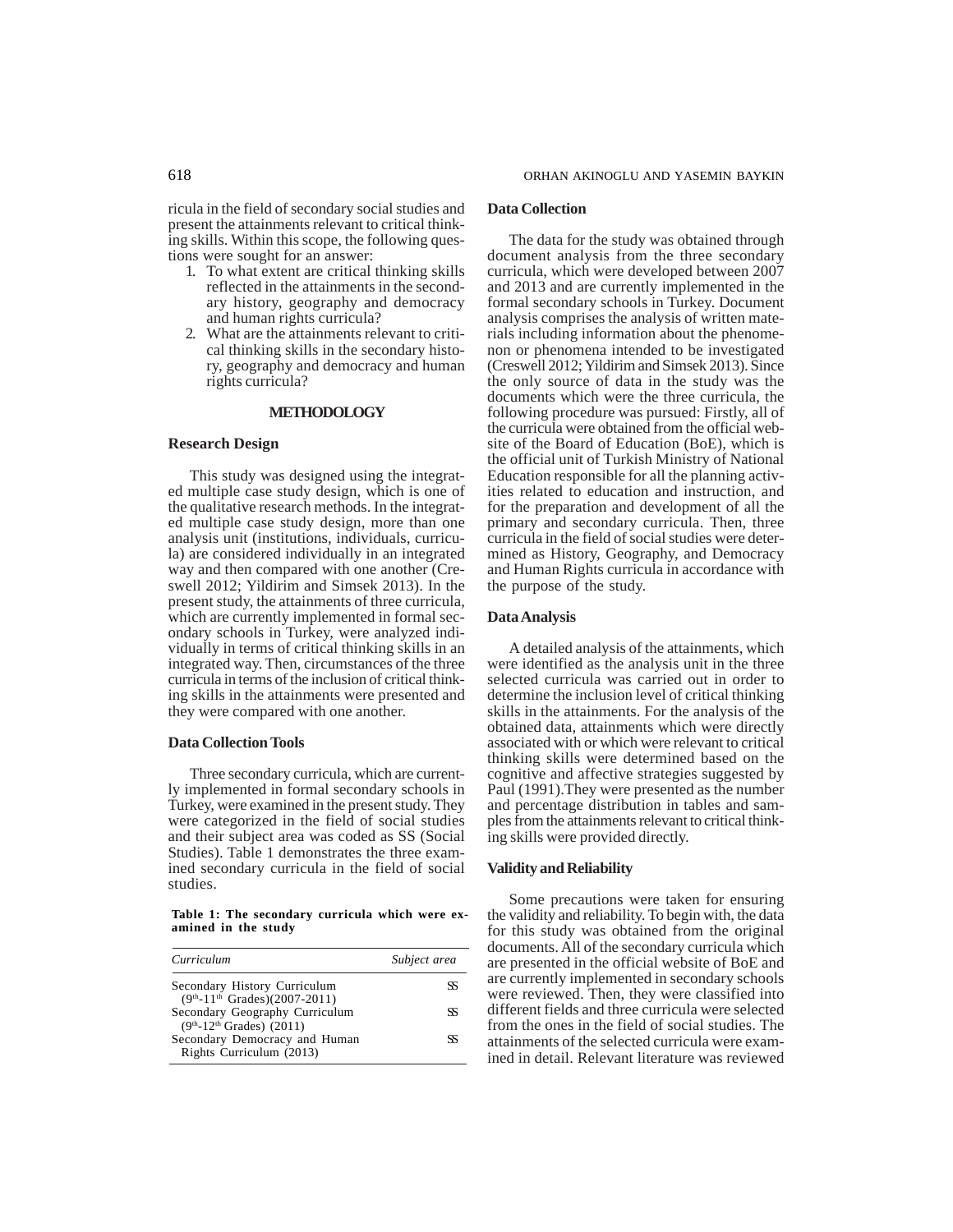and expert opinions were asked, so as to find out to what extent the attainments were interpreted accurately while determining the relevance between attainments and critical thinking skills. In accordance with the expert opinions, samples from the attainments relevant to critical thinking skills were provided directly under the title of related curriculum in the findings section.

### **RESULTS**

The findings for the inclusion level of critical thinking skills in the attainments of the three examined curricula, and samples from the attainments are included in this section.

## **Attainments Relevant to Critical Thinking Skills in the Secondary History Curriculum**

A direct relationship could not be found between the attainments and critical thinking skills in the secondary History curriculum. However, attainments relevant to critical thinking skills were identified when they were examined in detail. The number of attainments in the History curriculum, and the number and percentage of the attainments relevant to critical thinking skills were demonstrated in Table 2.

Table 2 indicates that the attainments relevant to critical thinking skills are included in the  $9<sup>th</sup>$  grade at most (45.5%) and in the  $10<sup>th</sup>$  grade (elective) at least (20%). Total percentage of the attainments for critical thinking skills is 31.89 percent. Table 3 displays the samples from the attainments relevant to critical thinking skills.

**Table 2: Inclusion level of critical thinking skills in the attainments of secondary History curriculum**

| Grade/Course<br>hours per week     | Number of<br><i>attainments</i> | Number and<br>percentage of<br>the attainments<br>relevant to critical<br>thinking |       |
|------------------------------------|---------------------------------|------------------------------------------------------------------------------------|-------|
|                                    |                                 | n                                                                                  | $\%$  |
| $9th$ Grade (2 Hours)              | 44                              | 20                                                                                 | 45.45 |
| $10th$ Grade (2 Hours)             | 64                              | 22                                                                                 | 34.37 |
| $10th$ Grade<br>(Elective-2 Hours) | 20                              | 4                                                                                  | 20.00 |
| $11th$ Grade (4 Hours)             | 33                              | 8                                                                                  | 24.24 |
| $11th$ Grade (2 Hours)             | 24                              | 5                                                                                  | 20.83 |
| Total                              | 185                             | 59                                                                                 | 31.89 |

## **Attainments Relevant to Critical Thinking Skills in Secondary Geography Curriculum**

A direct relationship could not be identified between the attainments and critical thinking skills in the secondary Geography curriculum. However, the attainments relevant to critical thinking skills were determined when they were examined in detail. The number of attainments in the Geography curriculum, and the number and percentage of attainments relevant to critical thinking skills were displayed in Table 4.

Table 4 shows that the attainments relevant to critical thinking skills are included in the  $11<sup>th</sup>$ grade at most  $(77.27%)$  and in the 9<sup>th</sup> grade at least (42.31%). Total percentage of the attainments for critical thinking skills is 66.66 percent. Table 5 exhibits the samples from the attainments relevant to critical thinking skills.

## **Attainments Relevant to Critical Thinking Skills in the Secondary Democracy and Human Rights Curriculum**

A direct relationship could not be observed between the attainments and critical thinking skills in the secondary Democracy and Human Rights curriculum. However, the attainments relevant to critical thinking skills were identified when they were examined in detail. The number of attainments in the curriculum, and the number and percentage of attainments relevant to critical thinking skills were displayed in Table 6.

Table 6 indicates that percentage of the attainments relevant to critical thinking skills is 16.66 percent. Table 7 displays the samples from attainments relevant to critical thinking skills.

## **An Overview of Attainments in the Secondary Curricula for Critical Thinking Skills**

The inclusion levels of critical thinking skills in attainments of the three examined curricula are presented in Table 8.

Table 8 demonstrates that 162 out of 362 attainments in the three secondary curricula in the field of social studies are relevant to critical thinking skills. It can be inferred from this finding that attainments relevant to critical thinking skills are included in the three curricula at a considerably adequate degree with the proportion of 44.75 percent.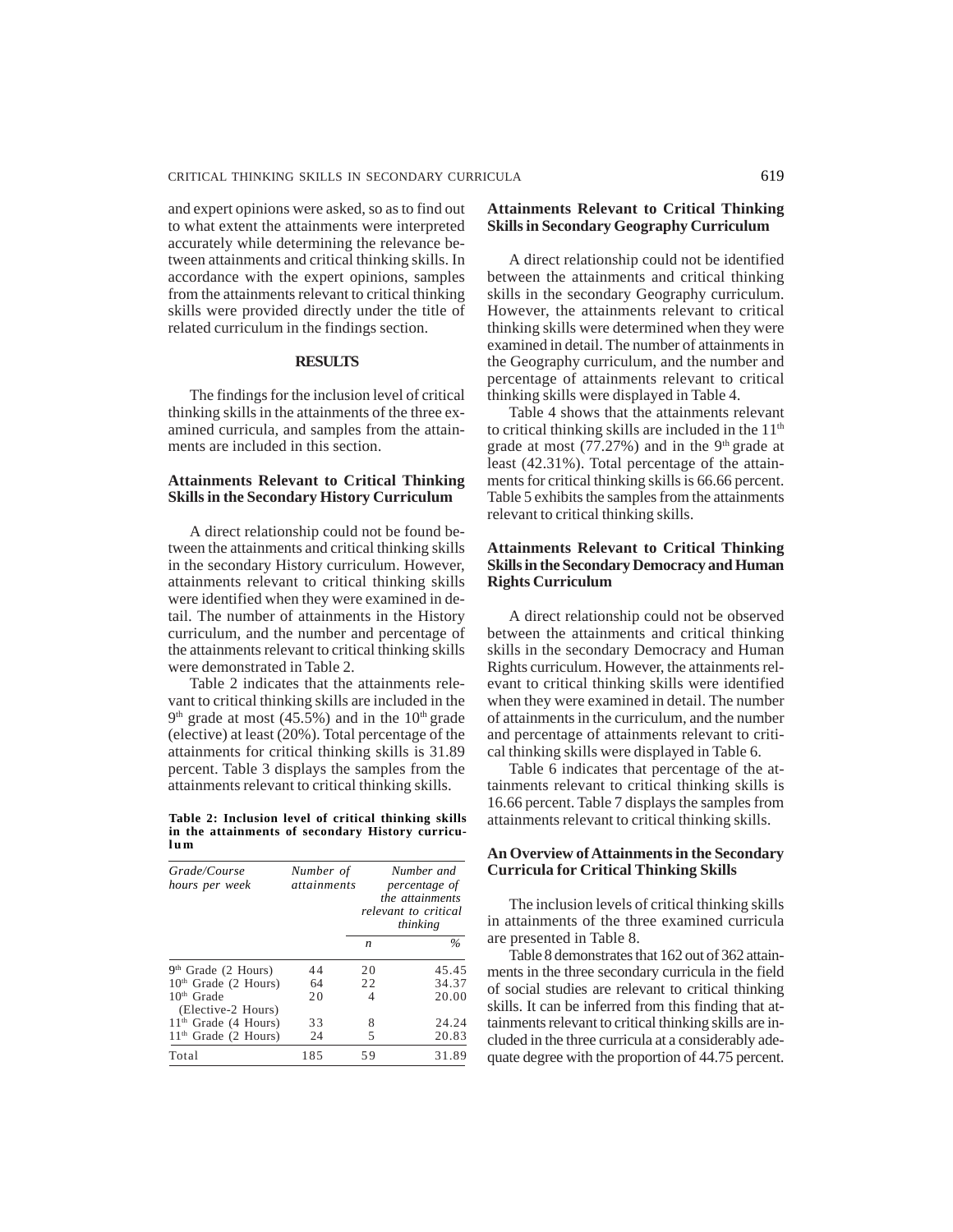**Table 3: Samples from the attainments relevant to critical thinking skills in the secondary History curriculum**

| Grade                           | <b>Attainments</b>                                                                                                                                                                                                                                                                                                                                                                                                                                                                                                                                                                                                                 |
|---------------------------------|------------------------------------------------------------------------------------------------------------------------------------------------------------------------------------------------------------------------------------------------------------------------------------------------------------------------------------------------------------------------------------------------------------------------------------------------------------------------------------------------------------------------------------------------------------------------------------------------------------------------------------|
| 9 <sup>th</sup> Grade(2 Hours)  | Learner inquires different viewpoints about a historical event, phenomenon or object<br>based on the evidence and data provided. Learner evaluates the causes and effects of<br>the Migration of Tribes in terms of political, social, cultural and economic<br>aspects. Learner evaluates the political, social, economic and cultural activities of<br>Turkish Seljukians in terms of the Anotolia's being a Turkish country.                                                                                                                                                                                                    |
| $10th$ Grade(2 Hours)           | Learner evaluates the Ottoman-Russian relationships in terms of the enlargement<br>policies of Russia. Learner evaluates the causes of the French Revolution and<br>movements of ideas emerging after the Revolution. Learner evaluates the<br>characteristics of reform movements in the $18th$ century and their effects upon the<br>fields of society, culture, education and art.                                                                                                                                                                                                                                              |
| $10th$ Grade (Elective-2 Hours) | Learner discusses the reflection of the relationships between Ottoman sultans and<br>artists between $15th$ and $16th$ centuries upon the developments in the fields of<br>culture, art and architecture with sample cases. Learner develops his own viewpoints<br>by analyzing the reasons why the Industrial Revolution took place in England and<br>how it influenced the world. Learner constructs argumentative essays regarding the<br>political, social, cultural and economic developments in the second Ottoman<br>constitutional period by analyzing the periodicals reflecting the movement of<br>ideas in that period. |
| $11th$ Grade(4 Hours)           | Learner evaluates the changes occurring in the economy of Ottoman Empire from<br>the $17th$ century onwards. Learner evaluates the changes and developments occurring<br>in the field of education in Turkish-Islamic states. Learner evaluates the<br>developments in the Ottoman education system after the Tanzimat Reforms.                                                                                                                                                                                                                                                                                                    |
| $11th$ Grade(2 Hours)           | Learner evaluates the economic structure in Turkish-Islamic states in terms of<br>change and sustainability. Learner analyzes the understanding and construction of<br>economy in Ottoman State. Learner evaluates the characteristics of Ottoman art.                                                                                                                                                                                                                                                                                                                                                                             |

## **Table 4: Inclusion level of critical thinking skills in the attainments of secondary Geography curriculum**

| Grade/Course hours per week     | Number of<br><i>attainments</i> |    | Number and percentage of the<br>attainments relevant to critical thinking |  |
|---------------------------------|---------------------------------|----|---------------------------------------------------------------------------|--|
|                                 |                                 | n  | $\%$                                                                      |  |
| $9th$ Grade (2 Hours)           | 26                              | 11 | 42.31                                                                     |  |
| $10th$ Grade (2-4 Hours)        | 40                              | 25 | 62.5                                                                      |  |
| $11th$ Grade (Elective-4 Hours) | 44                              | 34 | 77.27                                                                     |  |
| $12th$ Grade (Elective-2 Hours) | 37                              | 28 | 75.67                                                                     |  |
| Total                           | 47                              | 98 | 66.66                                                                     |  |

#### **Table 5: Samples from the attainments relevant to critical thinking skills in the secondary Geography curriculum**

| Grade                          | <i>Attainments</i>                                                                                                                                                                                                                                                                                                                                                                                                                       |
|--------------------------------|------------------------------------------------------------------------------------------------------------------------------------------------------------------------------------------------------------------------------------------------------------------------------------------------------------------------------------------------------------------------------------------------------------------------------------------|
| $9th$ Grade(2 Hours)           | Learner inquires the construction and distribution of the components of climate, and<br>the factors that have an effect on those components. Learner infers about the<br>characteristics and distributions of different types of climate. Learner analyzes the<br>effect of natural environment upon human activities, and the adaptation processes<br>of human to the natural environment within the scope of their interrelationships. |
| $10th$ Grade(4 Hours)          | Learner infers about the causes and effects of migrations in the world by drawing on<br>historical texts, documents and maps. Learner infers about the factors that have an<br>effect on the settlement and distribution of population in Turkey. Learner analyzes<br>natural disasters with regard to causes of their formation, characteristics, distributions<br>and effects on human.                                                |
| $11th$ Grade(Elective-4 Hours) | Learner analyzes the use of non-renewable sources within the scope of "exhaustibility"<br>and "alternative sources". Learner inquires different attitudes in using the natural<br>sources in terms of "environmental consciousness". Learners evaluates the recycling<br>strategies in terms of sustainable use of non-renewable sources.                                                                                                |
| $12th$ Grade(Elective-4 Hours) | Learner interprets urbanization, migration and industrialization phenomena in<br>accordance with their interrelationships and social effects. Learner infers about the<br>potential changes in population, settlement and economic activities in the<br>futureLearner evaluates the tourism policies of Turkey based on the environmental,<br>cultural and economic effects of the tourism activities.                                   |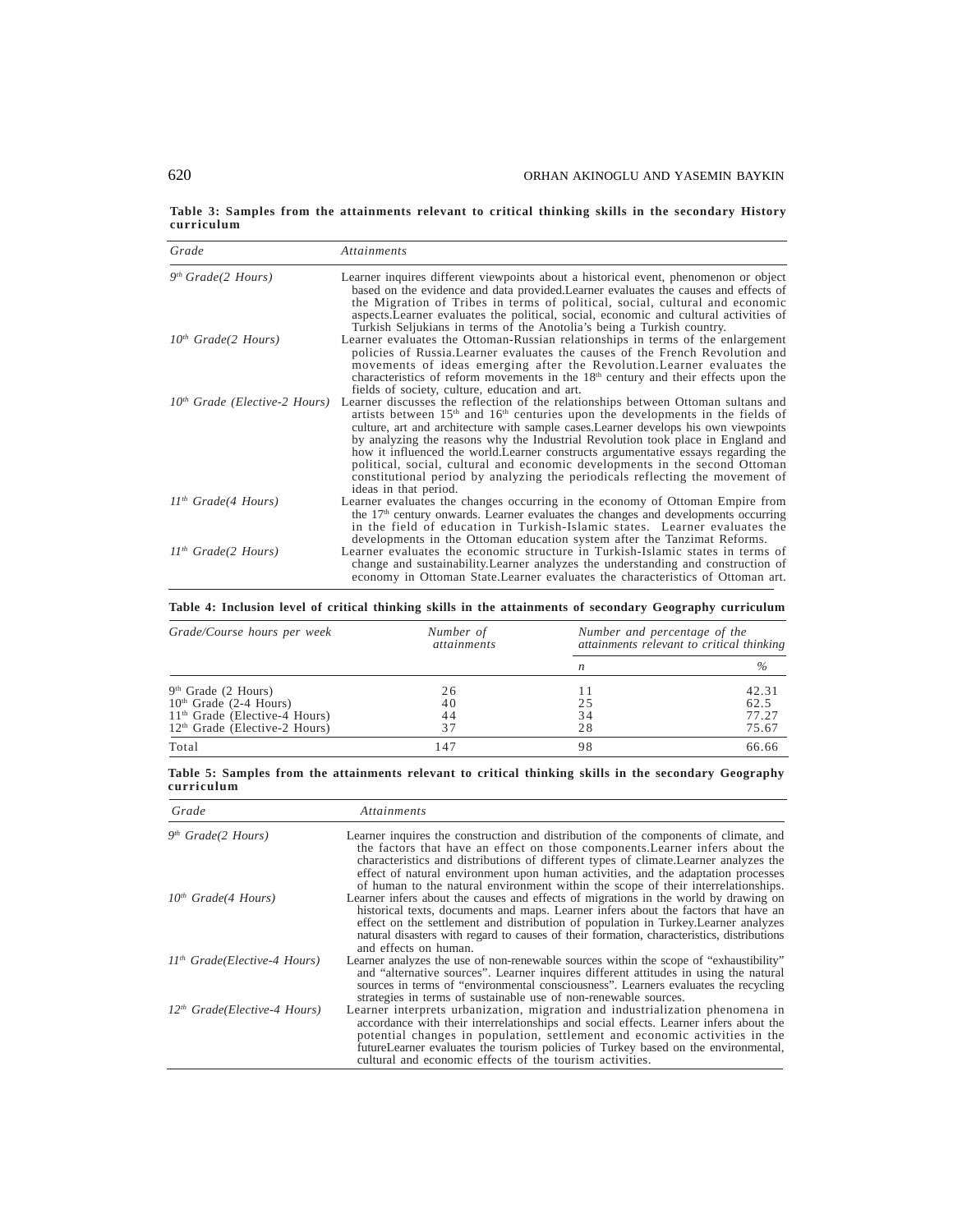**Table 6: Inclusion level of critical thinking skills in the attainments of secondary democracy and human rights curriculum**

| Grade/Course<br>hours per week | Number of<br><i>attainments</i> | Number and<br>percentage of<br>the attainments<br>relevant to critical<br>thinking |       |
|--------------------------------|---------------------------------|------------------------------------------------------------------------------------|-------|
|                                |                                 | n                                                                                  |       |
| (Elective-1 Hour)              | 30                              | 5                                                                                  | 16.66 |
| Total                          | 30                              |                                                                                    | 16.66 |

**Table 7: Samples from the attainments relevant to critical thinking skills in the secondary democracy and human rights curriculum**

#### *Attainments*

Learner evaluates how the democratic system functions in Turkey in terms of the characteristics of democracy by comparing and contrasting different application styles of democracy.

Learner interprets significant developments experienced in our country and in the world with respect to universal principles of human rights based on documents.

Learner evaluates the duties and responsibilities of government to citizens, and citizens to government and other people in terms of accomplishing democracy within the context of utilizing rights and freedoms.

**Table 8: Inclusion levels of critical thinking skills in the attainments of three secondary Social Studies curricula**

|           | Field Curriculum | Number of<br><i>attainments</i> | Number and<br>percentage of<br>the attainments<br>relevant to critical<br>thinking |       |
|-----------|------------------|---------------------------------|------------------------------------------------------------------------------------|-------|
|           |                  |                                 | n                                                                                  | $\%$  |
| <b>SS</b> | History          | 185                             | 59                                                                                 | 31.89 |
| SS.       | Geography        | 147                             | 98                                                                                 | 66.66 |
| <b>SS</b> | Democracy and    |                                 |                                                                                    |       |
|           | Human Rights     | 30                              | 5                                                                                  | 16.66 |
| S S       | Total            | 362                             | 162                                                                                | 44.75 |

### **DISCUSSION**

Integrating critical thinking skills, which is one of the significant skills in the  $21<sup>st</sup>$  century, into the curricula at all grades and implementing these curricula appropriately is considerably important in raising new generations who can think critically. In order to develop learners' critical thinking skills, they need to reflect in attainments of curricula or directly associated with attainments. Hence, teachers who are responsible for implementing the curriculum are motivated and directed for developing learners' critical thinking skills. A direct relationship is established between attainments and critical thinking skills in the primary Life Science and Social Studies curricula (Akinoglu 2008; MoNE 2009). However, according to findings of the present study, a direct relationship was not found between the attainments and critical thinking skills in the History, Geography and Democracy and Human Rights curricula. Results of a study conducted by Alazzi (2008) demonstrate that teachers are not guided while designing critical thinking activities in their classes, since instructional guidebooks do not suggest activities related to critical thinking skills sufficiently. Therefore, it seems important that guidebooks or programs guide teachers for implementing critical thinking activities in their classes.

The present study suggested that even though a direct relationship was not established between attainments and critical thinking skills, the attainments relevant to critical thinking skills were identified when they were examined thoroughly. It was found out that the proportion of attainments relevant to critical thinking skills was forty-four point seven five and one of the almost every two attainments were relevant to critical thinking skills. This finding is evaluated as an indicator that critical thinking skills are included in the three secondary curricula at an adequate degree. The attainments relevant to critical thinking skills were mostly found in Geography curriculum (66.66%) and it was followed by History (31.89%) and Democracy and Human Rights curricula (16.66%) respectively.

Geography curriculum involves the attainments relevant to critical thinking skills at the highest level (66.66%). Geography, which is an important study area in formal education, provides an appropriate context and consists of many issues for developing and implementing critical thinking skills which are the inevitable skills in the pursuit of solutions to problems the world faces at the local and global level (Sharma and Elbow 2000; Mgomezulu et al. 2014). Demirkaya (2008) addresses classroom atmosphere, problem solving experiences at simple and advanced levels, questions related to critical thinking and discussion for the use of critical thinking strategies in geography instruction. A supporting environment for critical thinking can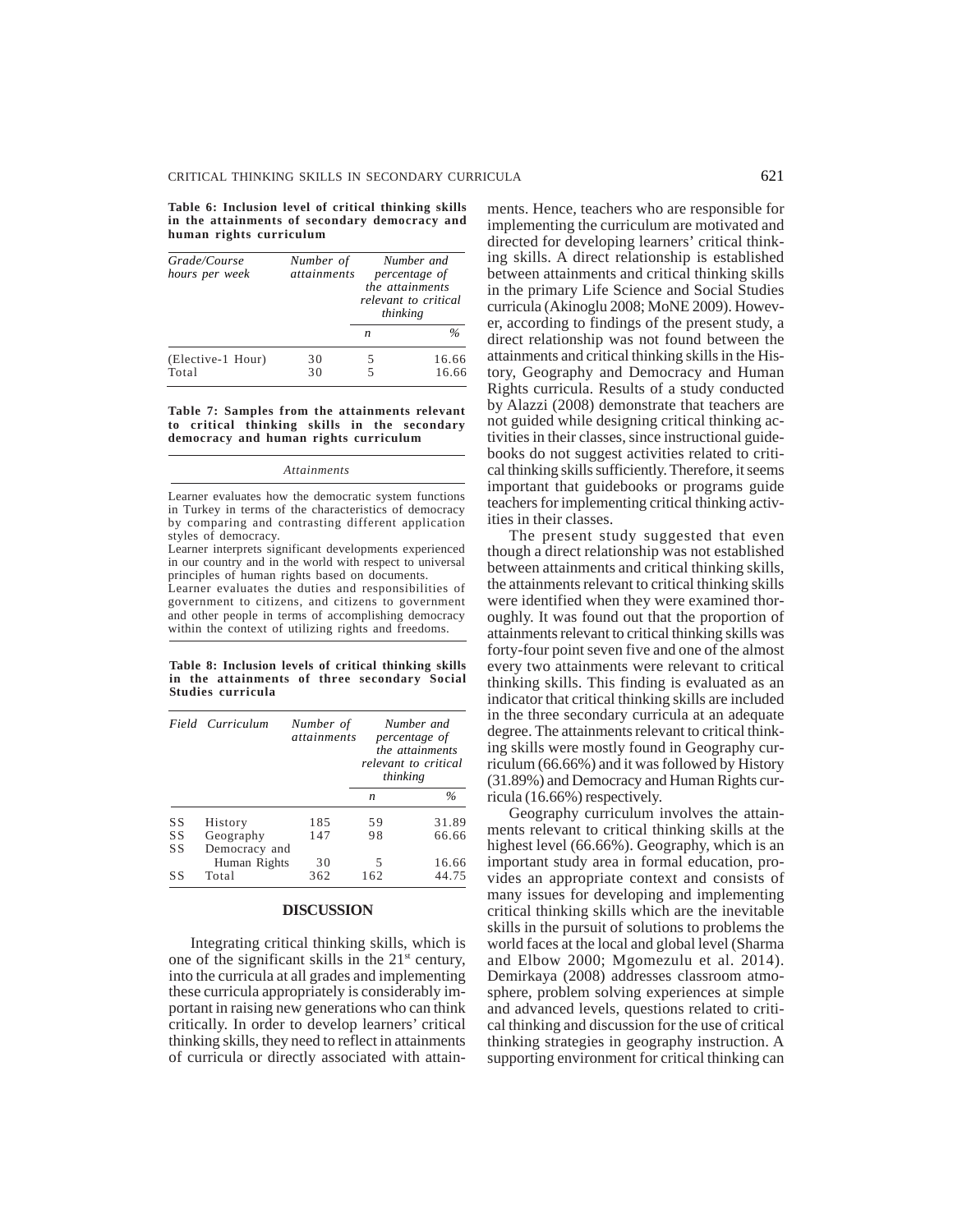be provided with maps in geography instruction (McCall 2011). Sziarto et al. (2014) suggest that stakeholder debates including, scaffold activities, geographic concepts, role-playing and reflection, are effective to develop students' critical thinking. Korkmaz and Karakus (2009) state that the more positive attitudes learners have towards geography course, the higher critical thinking dispositions and levels they possess. These studies suggest that a geography course can be considered as an important course in teaching and developing critical thinking skills and the results of the present study indicate that the attainments in geography curriculum aims to develop critical thinking skills.

Geography curriculum is followed by history curriculum with respect to the attainments relevant to critical thinking skills (31.89%). O'Reilly (1991) states that critical thinking skills need to be reflected in the subject areas of history so as to acquire the skills such as comparing and contrasting the interpretations or identifying the points of view as well as obtaining historical knowledge. Peace (2010) proposes some methods such as analyzing the arguments or examining the policies from different viewpoints for developing critical thinking skills in history instruction. Savich (2009) suggests that the more critical thinking skills are emphasized and integrated in history instruction, the higher scores students have on tests and the deeper understanding of history they possess. Akinoglu and Saribayrakdar (2007) also emphasize that developing critical thinking skills is considerably important in terms of history instruction. Those studies can be evaluated as an indicator of the importance of critical thinking skills in history classes and the present study implies that critical thinking skills need to be addressed more in the attainments in history curriculum

The proportion of critical thinking skills included in the attainments of Democracy and Human Rights curriculum is 16.66 percent. It can be inferred from this finding that critical thinking skills are reflected in the attainments of Democracy and Human Rights curriculum less than those of History and Geography. However, critical thinking skills are indicated amongst the basic skills intended to develop in the four out of five themes in Democracy and Human Rights curriculum (MoNE 2013). Gainer (2012) emphasizes the need for individuals who can think critically, to develop courage for inquiring complex problems and solve problems collaboratively for democracy to function appropriately. Providing students with critical thinking skills is a must for helping them become good citizens because critical thinking establishes a foundation for a democratic society (Beyer 2008; Yang and Chung 2009). These studies indicate that developing critical thinking skills for the establishment of democracy and human rights in a society can be considered as one of the significant purposes of education and the present study shows that attainments in the democracy and human rights curriculum need to be more associated with critical thinking skills.

#### **CONCLUSION**

The present study was conducted in order to find out the involvement level of critical thinking skills in the attainments of three secondary curricula in the History, Geography and Democracy and Human Rights curricula and to present the attainments relevant to critical thinking skills. The results demonstrate that a direct relationship is not established between the attainments of the three curricula and critical thinking skills. However, attainments relevant to critical thinking skills have been identified when they are examined in detail. Attainments relevant to critical thinking skills are mostly included in Geography curriculum and it is followed by History and Democracy and Human Rights, respectively. Critical thinking skills seem to be included in the three secondary curricula at an adequate degree.

#### **RECOMMENDATIONS**

It is considerably important for today's societies to improve curricula by evaluating them in terms of critical thinking skills and conduct comprehensive and comparative research, which evaluates the present circumstance of curricula for determining the inclusion level of critical thinking skills and other basic skills intended to be developed in all of the curricula.Future studies can be conducted with teachers and their opinions can be asked to find out to what extent they are aware of the curriculum in terms of developing critical thinking skills. Their practices about developing critical thinking skills can also be examined.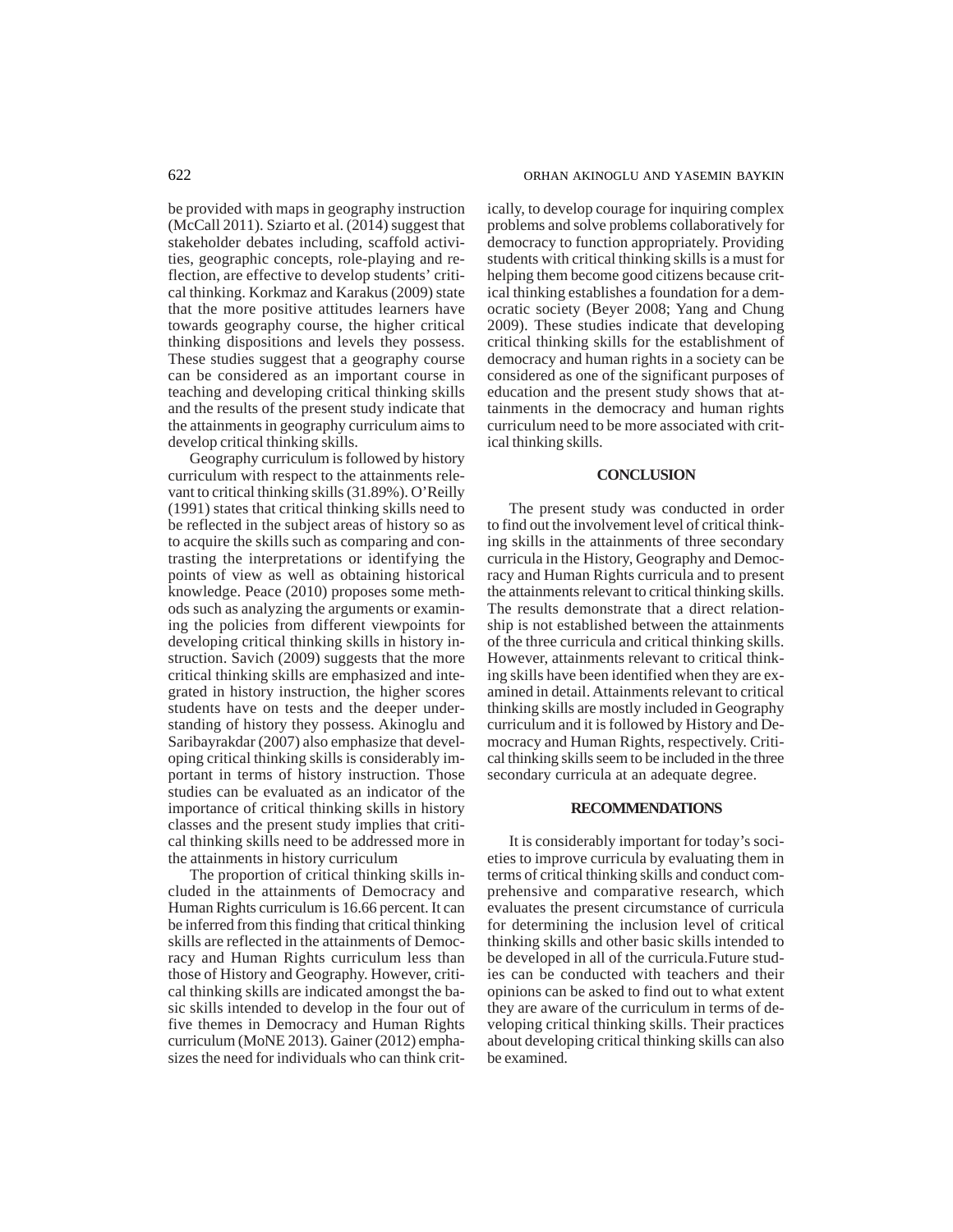#### **REFERENCES**

- Akinoglu O, Saribayrakdar S 2007. The learning strategies used by secondary school students in the course of history studies. *Educational Sciences: Theory and Practice*, 1(7): 303-312.
- Akinoglu O 2008. The curricular reform initiatives of Turkey in the fields of Life Science and Social Studies in the process of accession to the European Union. *World Applied Sciences Journal*, 3(2): 168- 183.
- Alazzi KF 2008. Teachers' perceptions of critical thinking: A study of Jordanian secondary school social studies teachers. *The Social Studies*, 99(6): 243- 248.
- Bailin S, Case R, Coombs JR, Daniels LB 1999. Conceptualizing critical thinking. *Journal of Curriculum Studies*, 31(3): 285-302.
- Beyer BK 2008. How to teach thinking skills in social studies and history. *The Social Studies*, 99(5): 196- 201.
- Burke BL, Sears SR, Kraus S, Cady SR 2014. Critical analysis: A comparison of critical thinking changes in psychology and philosophy classes. *Teaching of Psychology*, 41(1): 28-36.
- Cottrell S 2005. *Critical Thinking Skills: Developing Effective Analysis and Argument*. New York: Palgrave Macmillan.
- Court D 1991. Teaching critical thinking: What do we know? *The Social Studies*, 82(3): 115-119.
- Creswell JW 2012. *Educational Research: Planning, Conducting, and Evaluating Quantitative and Qualitative Research*. 4<sup>th</sup> Edition. Boston: Pearson Education, Inc.
- Demirkaya H 2008. Using critical thinking strategies and inquiry learning in geography instruction [Cografya ogretiminde elestirel dusunme stratejileri ve sorgulama yoluyla ogrenmenin kullanimi]. *Turkish Journal of Social Research,* 12(1): 89-116.
- Ennis RH 1993. Critical thinking assessment. *Theory into Practice,* 32(3): 179-186.
- Facione PA 1990. Critical Thinking: A Statement of Expert Consensus for Purposes of Educational Assessment and Instruction (Executive Summary). *American Philosophical Association Delphi Research Report.* Millbrae, CA: The California Academic Press.
- Facione PA 2013. *Critical Thinking: What It Is and Why It Counts*. Millbrae, CA: Measured Reasons and the California Academic Press.
- Gainer J 2012. Critical thinking: Foundational for digital literacies and democracy. *Journal of Adolescent and Adult Literacy*, 56(1): 14-17.
- Hughes C 2014. Theory of knowledge aims, objectives and assessment criteria: An analysis of critical thinking descriptors. *Journal of Research in International Education*, 13(1): 30–45.
- Jeevanantham LS 2005. Why teach critical thinking? *Africa Education Review*, 2(1):118-129.
- Jones JM 2014. Discussion group effectiveness is related to critical thinking through interest and engagement. *Psychology Learning and Teaching*, 13(1): 12-24.
- Korkmaz O, Karakus U 2009. The impact of blended learning model on student attitudes towards Geography course and their critical thinking dispositions

and levels. *The Turkish Journal of Educational Technology,* 8(4): 51-63.

- Leicester M 2010. *Teaching Critical Thinking Skills: Ideas in Action*. London: Continuum International Publishing.
- Lipman M 1988. Critical thinking: What can it be? *Educational Leadership*, 46(1): 38-43.
- McCall AL 2011. Promoting critical thinking and inquiry through maps in elementary classrooms. *The Social Studies*, 102(3): 132-138.
- Mgomezulu VY, Shawa LB, Wamba NG 2014. Blending critical thinking skills with the teaching of subject matter: Case of a geography lesson in a Malawi school. *AFRREV STECH: An International Journal of Science and Technology,* 3(2): 66-85.
- MoNE [MEB] 2007. *Secondary History Curriculum (9th Grade)[Ortaogretim Tarih Dersi (9. Sinif) Ogretim Programi]*. Ankara.
- MoNE [MEB] 2009. *Primary Life Science Curriculum (1st-3rd Grades) [Ilkogretim 1,2 ve 3. Siniflar Hayat Bilgisi Dersi Ogretim Programi].* Ankara.
- MoNE [MEB] 2011a. *Secondary History Curriculum (10-11th Grades) [Ortaogretim Tarih Dersi (10-11. Siniflar) Ogretim Programi]*. Ankara.
- MoNE [MEB] 2011b. *Secondary Geography Curriculum (9-12th Grades) [Ortaogretim Cografya Dersi (9-12. Siniflar) Ogretim Programi]*. Ankara.
- MoNE [MEB] 2013. *Secondary Democracy and Human Rights Curriculum [Ortaogretim Demokrasi ve Insan Haklari Dersi Ogretim Programi]*. Ankara.
- Moore T 2013. Critical thinking: Seven definitions in search of a concept. *Studies in Higher Education,* 38(4): 506-522.
- Mulnix JW 2012. Thinking critically about critical thinking. *Educational Philosophy and Theory*, 44(5): 464-479.
- O'Reilly K 1991. Infusing critical thinking into United States history course. In: AL Costa (Ed.): *Developing Minds*. Revised Edition. Alexandria, VA: Association for Supervision and Curriculum Development, pp. 164-168.
- Othman M, Sahamid H, Zulkefli MH, Hashim R, Mohamad F 2015. The effects of debate competition on critical thinking among Malaysian second language learners. *Middle-East Journal of Scientific Research*, 23(4): 656-664.
- Paul RW 1991. Teaching critical thinking in the strong sense. In: AL Costa (Ed.): *Developing Minds*. Revised Edition. Alexandria, VA: Association for Supervision and Curriculum Development, pp. 77-84.
- Paul R, Elder L 2006a. *A Miniature Guide to Critical Thinking: Concepts and Tools*. 4th Edition. Tomales, CA: Foundation for Critical Thinking.
- Paul R, Elder L 2006b. *Critical Thinking: Learn The Tools The Best Thinkers Use*. Concise Edition. USA: Pearson Education Inc.
- Peace R 2010. Cultivating critical thinking: Five methods for teaching the history of U.S. foreign policy. *The History Teacher*, 43(2): 265-273.
- Piergiovanni PR 2014. Creating a critical thinker. *College Teaching*, 62(3): 86-93.
- Rickles ML, Schneider RZ, Slusser SR, Williams DM, Zipp JF 2013. Assessing change in student critical thinking for introduction to sociology classes. *Teaching Sociology,* 41(3): 271-281.